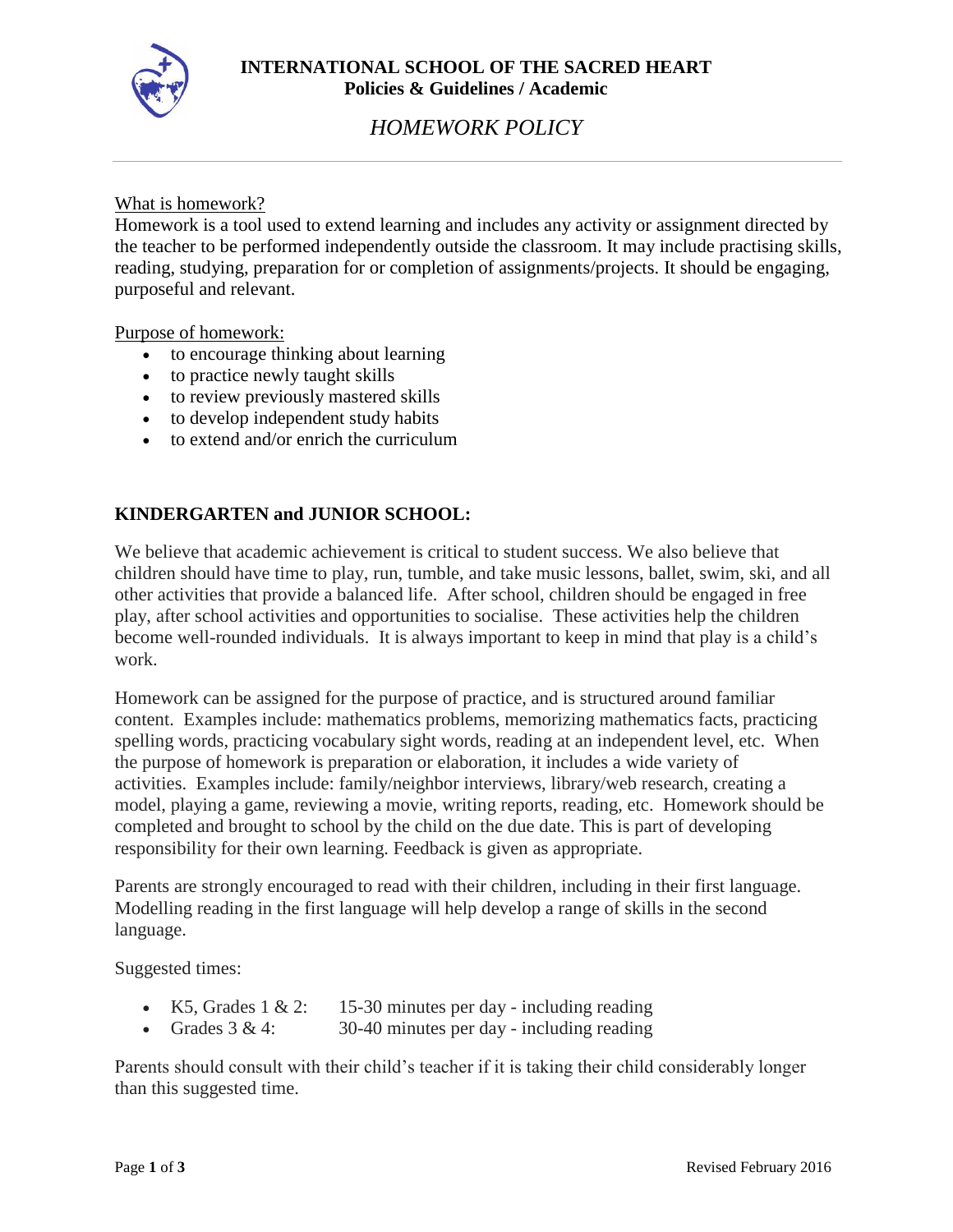

# *HOMEWORK POLICY*

Note: Teachers are not required to provide homework ahead of time when a family plans absences from school during term time.

## **MIDDLE and HIGH SCHOOL:**

Guidelines for Teachers:

- identify the purpose of homework assignments and communicate expectations
- give consideration to quality over quantity
- write homework assignments on the board or record on Moodle and provide time for students to record them
- review, discuss and return, if collected, homework in a timely manner provide feedback
- notify parents early regarding homework problems and missing assignments
- modify homework expectation for students in ESL and Study Skills
- teach students techniques that can help them to develop good study habits in the subject area
- major tests/assignments\* should be written in on the testing schedule. Only 2 major tests should be held on one day
- major tests are defined as those lasting a whole period and covering a large section of material such as a complete chapter
- in grades 11 and 12 students are prepared for higher education, therefore up to 3 test/essays/assignments on a single day may occur at the end of a marking period if no other testing slots are available
- homework and tests other than review, should not be given in the week before the end of year examinations
- extensive homework assignments should not be due on the first day back from a holiday
- no homework should be set in Values, Personal Education and MS Options, however, if class time for work has not been fully utilised, students can be expected to catch up.

#### Guidelines for Students:

- record homework when assigned
- seek clarification from the teacher when unclear about homework
- use class time provided for completing class work and/or starting homework
- complete all assigned homework
- seek assistance from teacher when demonstrating an inability to complete homework
- be responsible for getting missed assignments
- study, don't cram.

#### Guidelines for Parents:

- promote a positive attitude towards homework as part of the learning process
- monitor time management and productivity
- communicate with teachers at the earliest possible opportunity if the child has demonstrated consistent inability to complete homework.